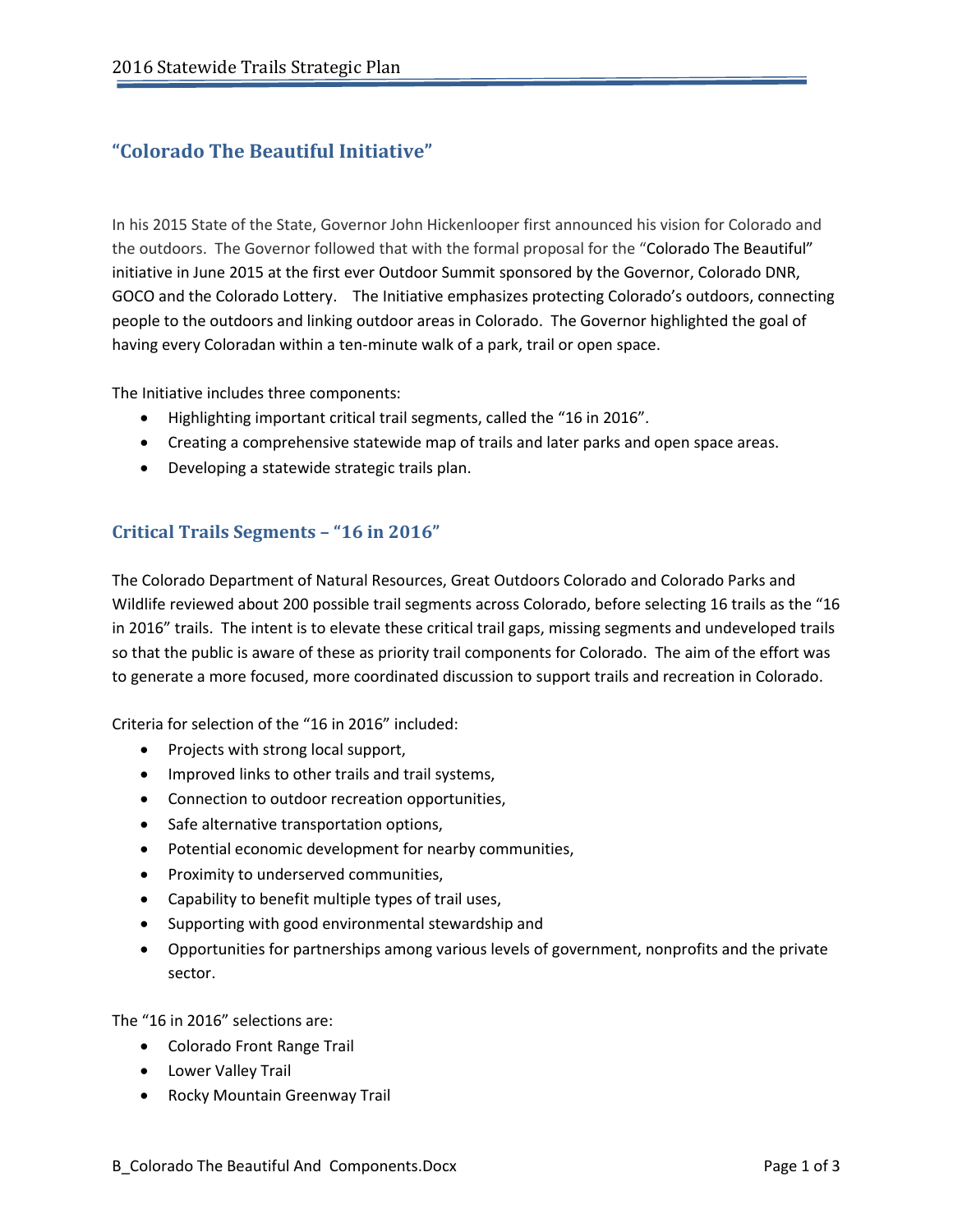- Colorado Riverfront Trail
- Ring the Peak Trail
- Peak to Plains Trail
- High Line Canal Trail
- Fremont Pass Trail
- Alpine Loop Backcountry Byway
- Crested Butte to Carbondale Trail
- Eagle Valley Trail
- Palisade Plunge Trail
- Paths to Mesa Verde
- North Elk Creek Trail
- Eldo-Walker Trail Connection
- Arkansas River Stage and Rail Trail

Details of the "16 in 2016" are available on the Colorado DNR website for "Colorado The Beautiful". The State Trails Program funded eight of the above in the 2016 non-motorized grant cycle.

## **Colorado Trails System – Interactive Trails Map**

The Colorado Trails System interactive mapping project will provide targeted, current information about recreational trails opportunities. The State Trails Program and GOCO conducted feasibility studies on this concept in 2006 and 2008. The 2008 report determined that the concept was feasible, however, with an estimated price of \$10 to \$30 per mile of trail mapped and between two to ten years to complete.

During the announcement of "Colorado the Beautiful" in June 2015, Governor Hickenlooper discussed his vision for a comprehensive outdoor recreation map of Colorado that will (eventually) include trails, open spaces, parks and other protected lands. Work is underway with the beta (β) release in 2016.

### **Colorado 2016 Statewide Trails Strategic Plan**

The third component of the "Colorado The Beautiful" initiative is the 2016 Statewide Trails Strategic Plan.